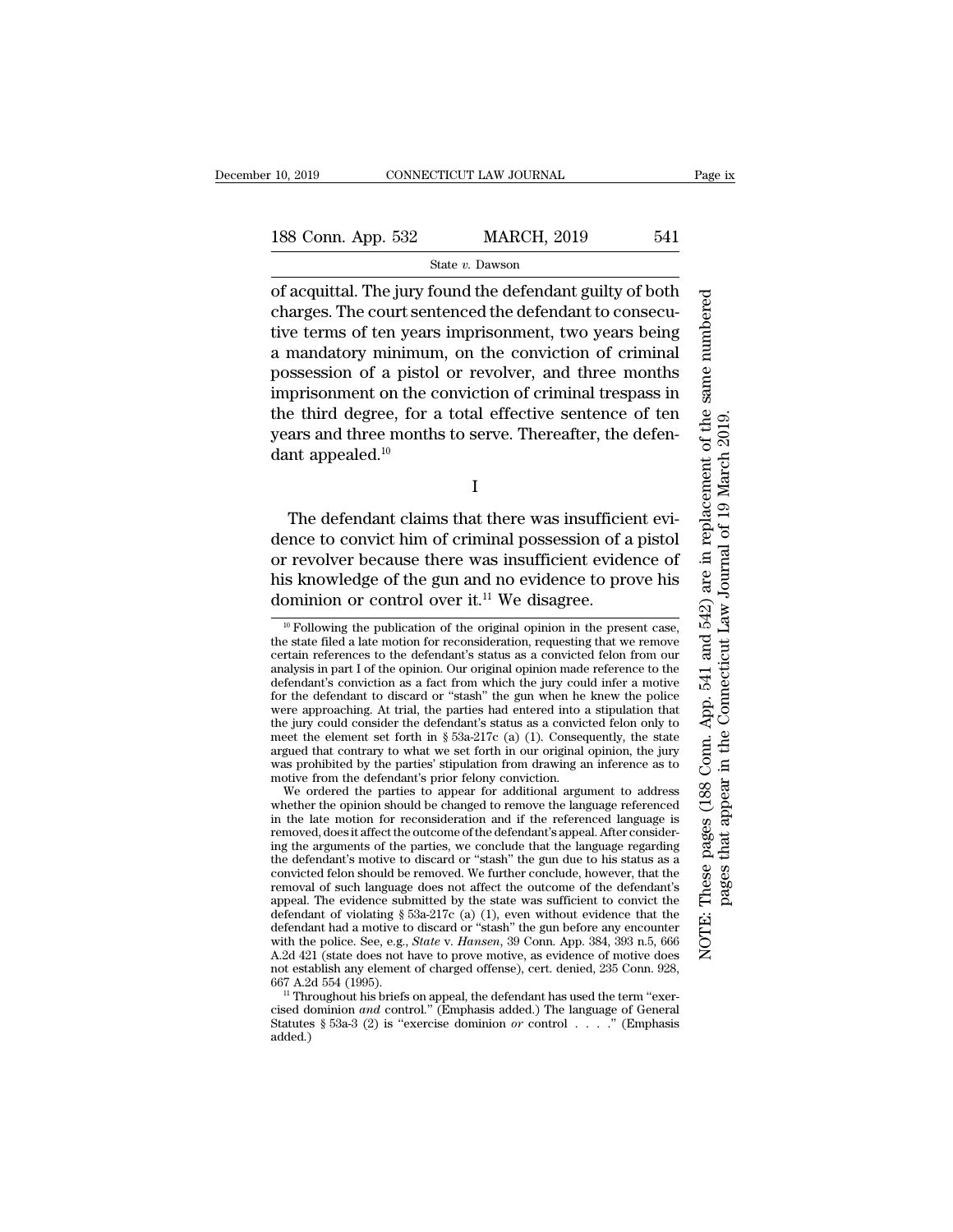| 542 | <b>MARCH, 2019</b> | 188 Conn. App. 532 |
|-----|--------------------|--------------------|
|     | State v. Dawson    |                    |

The defendant was charged, in part, with violation of § 53a-217c, which provides in relevant part: ''(a) A person is guilty of criminal possession of a pistol or revolver when such person possesses a pistol or revolver . . . and (1) has been convicted of a felony . . . .''12 General Statutes § 53a-3 (2) defines ''possess'' as ''to have physical possession or otherwise to exercise dominion or control over tangible property . . . .'' Because the gun was not found on the defendant's person, the state prosecuted the subject charge under the theory of constructive possession.

''There are two types of possession, actual possession and constructive possession.... Actual possession requires the defendant to have had direct physical contact with the [gun].'' (Citation omitted; internal quotation marks omitted.) *State* v. *Johnson*, 137 Conn. App. 733, 740, 49 A.3d 1046 (2012), rev'd in part on other grounds, 316 Conn. 34, 111 A.3d 447, and aff'd, 316 Conn. 45, 111 A.3d 436 (2015). ''Where . . . the [gun is] not found on the defendant's person, the state must proceed on the theory of constructive possession, that is, possession without direct physical contact. . . . Where the defendant is not in exclusive possession of the premises where the [gun is] found, it may not be inferred that [the defendant] knew of the presence of the [gun] and had control of [it], unless there are other incriminating statements or circumstances tending to buttress such an inference.'' (Internal quotation marks omitted.) *State* v. *Winfrey*, 302 Conn. 195, 210–11, 24 A.3d 1218 (2011). ''The essence of exercising control is not the manifestation of an act of control but instead it is the act of being in a position of control coupled with the requisite mental intent. In our criminal statutes involving possession, this control must be exercised intentionally and with knowledge of the character of

<sup>&</sup>lt;sup>12</sup> The parties stipulated that the defendant had a prior felony conviction.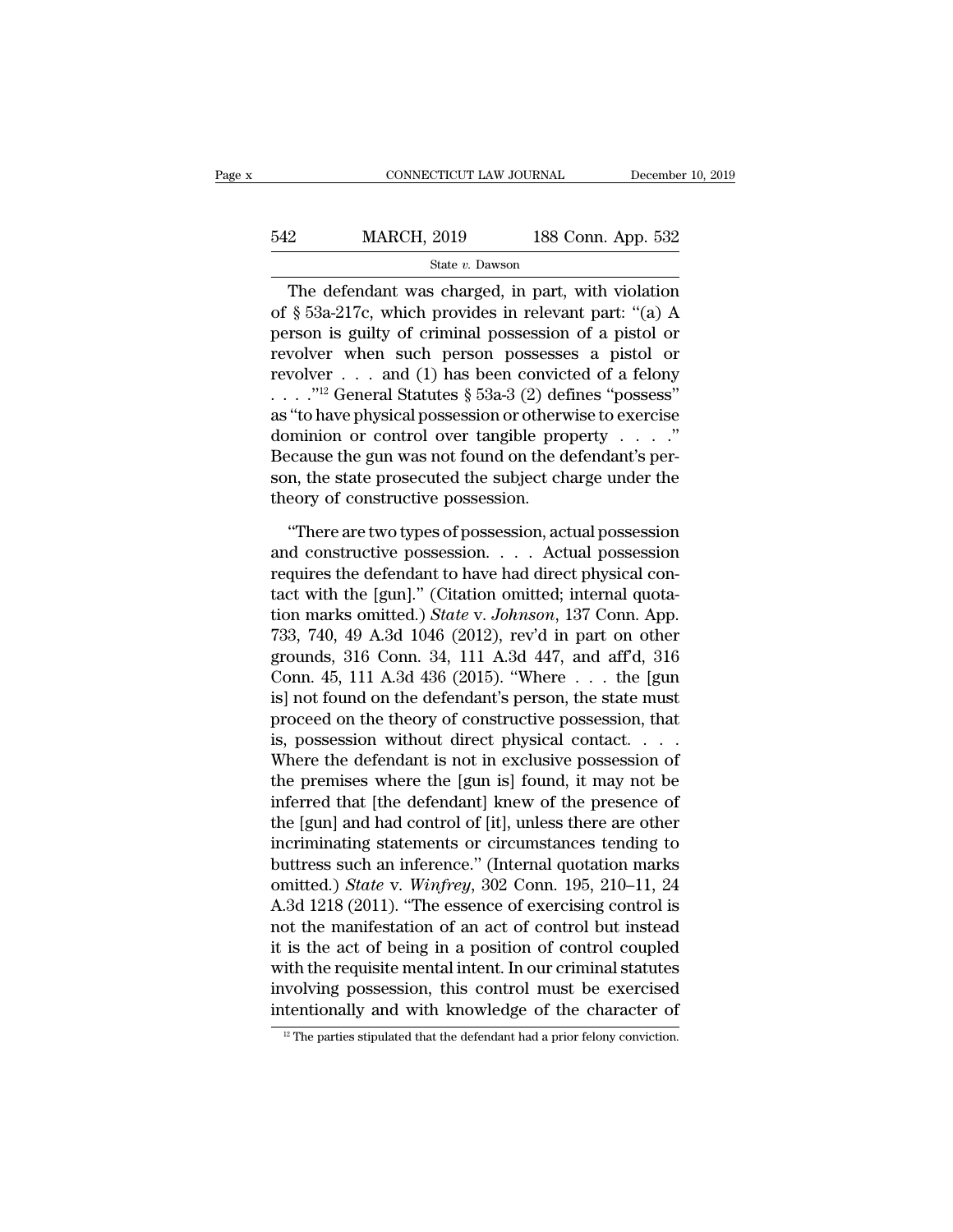the controlled object.'' *State* v. *Hill*, 201 Conn. 505, 516, 523 A.2d 1252 (1986).

''[T]o mitigate the possibility that innocent persons might be prosecuted for . . . possessory offenses . . . it is essential that the state's evidence include more than just a temporal and spatial nexus between the defendant and the contraband.'' (Internal quotation marks omitted.) *State* v. *Bowens*, 118 Conn. App. 112, 121, 982 A.2d 1089 (2009), cert. denied, 295 Conn. 902, 988 A.2d 878 (2010). ''[M]ere proximity to a gun is not alone sufficient to establish constructive possession, evidence of some other factor—including connection with a gun, proof of motive, a gesture implying control, evasive conduct, or a statement indicating involvement in an enterprise—coupled with proximity may suffice.'' (Internal quotation marks omitted.) Id., 125.

The standard of review for sufficiency of the evidence claims is well known. ''A defendant who asserts an insufficiency of the evidence claim bears an arduous burden.'' *State* v. *Hopkins*, 62 Conn. App. 665, 669–70, 772 A.2d 657 (2001). ''In reviewing a sufficiency [of the evidence] claim, we apply a two part test. First, we construe the evidence in the light most favorable to sustaining the verdict. Second, we determine whether upon the facts so construed and the inferences reasonably drawn therefrom the jury reasonably could have concluded that the cumulative force of the evidence established guilt beyond a reasonable doubt.'' (Internal quotation marks omitted.) *State* v. *Abraham*, 64 Conn. App. 384, 400, 780 A.2d 223, cert. denied, 258 Conn. 917, 782 A.2d 1246 (2001).

''It is within the province of the jury to draw reasonable and logical inferences from the facts proven.... The jury may draw reasonable inferences based on other inferences drawn from the evidence presented. . . . Our review is a fact based inquiry limited to These pages (188 Conn. App. 543 and 544) are in replacement of the same numbered NOTE: These pages (188 Conn. App. 543 and 544) are in replacement of the same numbered pages that appear in the Connecticut Law Journal of 19 March 2019. pages that appear in the Connecticut Law Journal of 19 March 2019.NOTE: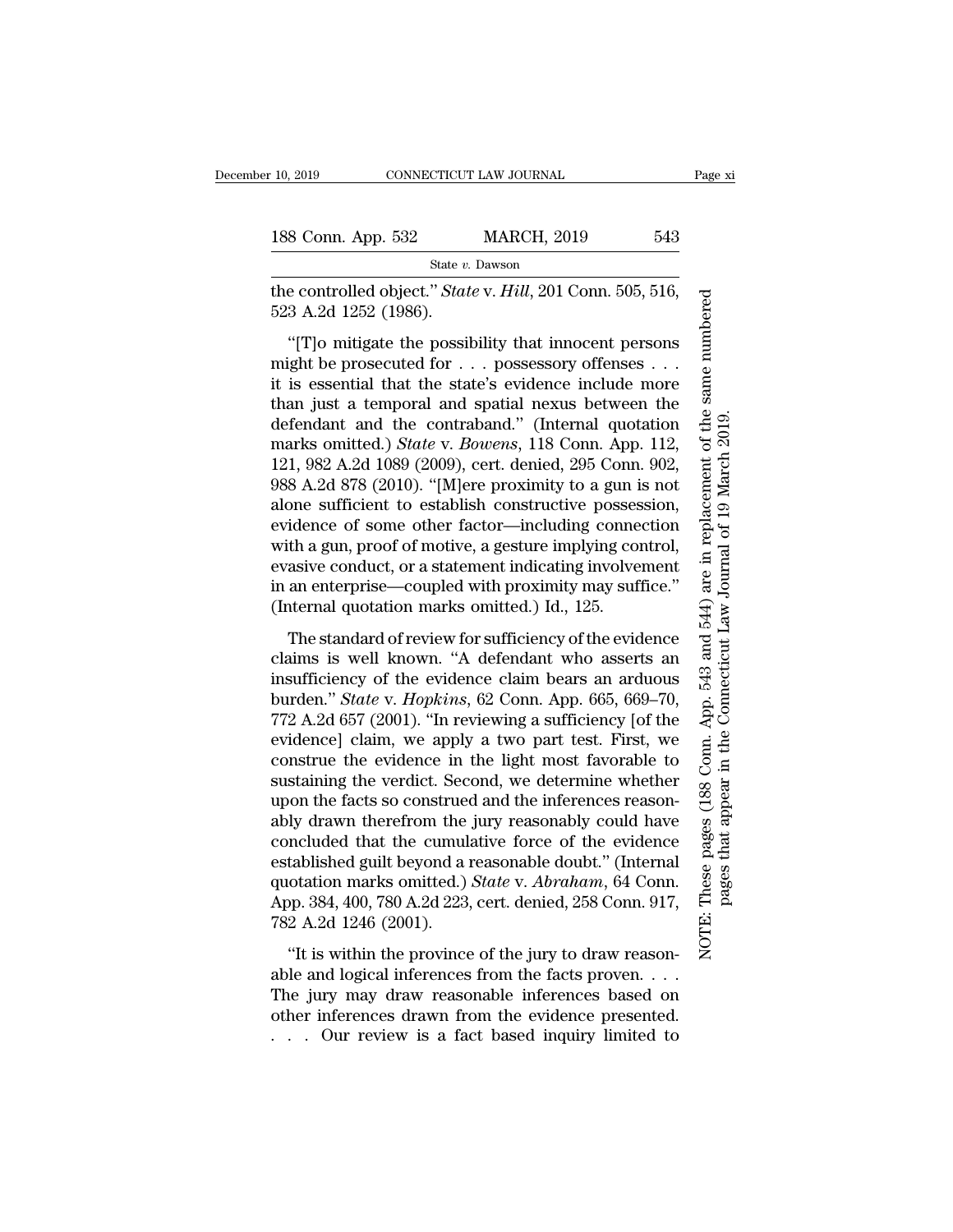# 544 MARCH, 2019 188 Conn. App. 532

### State *v.* Dawson

determining whether the inferences drawn by the jury are so unreasonable as to be unjustifiable.'' (Internal quotation marks omitted.) *State* v. *Bradley*, 60 Conn. App. 534, 540, 760 A.2d 520, cert. denied, 255 Conn. 921, 763 A.2d 1042 (2000). ''The trier [of fact] may draw whatever inferences from the evidence or facts established by the evidence it deems to be reasonable and logical. . . . This does not require that each subordinate conclusion established by or inferred from the evidence, or even from other inferences, be proved beyond a reasonable doubt . . . .'' (Internal quotation marks omitted.) *State* v. *Fagan*, 280 Conn. 69, 80, 905 A.2d 1101 (2006), cert. denied, 549 U.S. 1269, 127 S. Ct. 1491, 167 L. Ed. 2d 236 (2007). ''[T]his court has held that a jury's factual inferences that support a guilty verdict need only be reasonable.'' (Internal quotation marks omitted.) *State* v. *Hector M.*, 148 Conn. App. 378, 384, 85 A.3d 1188, cert. denied, 311 Conn. 936, 88 A.3d 550 (2014).

As our Supreme Court has often noted, ''proof beyond a reasonable doubt does not mean proof beyond all possible doubt . . . nor does proof beyond a reasonable doubt require acceptance of every hypothesis of innocence posed by the defendant that, had it been found credible by the trier, would have resulted in an acquittal.... Furthermore, [i]n [our] process of review, it does not diminish the probative force of the evidence that it consists, in whole or in part, of evidence that is circumstantial rather than direct. . . . It is not one fact, but the cumulative impact of a multitude of facts which establishes guilt in a case involving substantial circumstantial evidence.... Indeed, direct evidence of the accused's state of mind is rarely available. . . . Therefore, intent is often inferred from conduct . . . and from the cumulative effect of the circumstantial evidence and the rational inferences drawn therefrom.'' (Internal quotation marks omitted.) *State* v.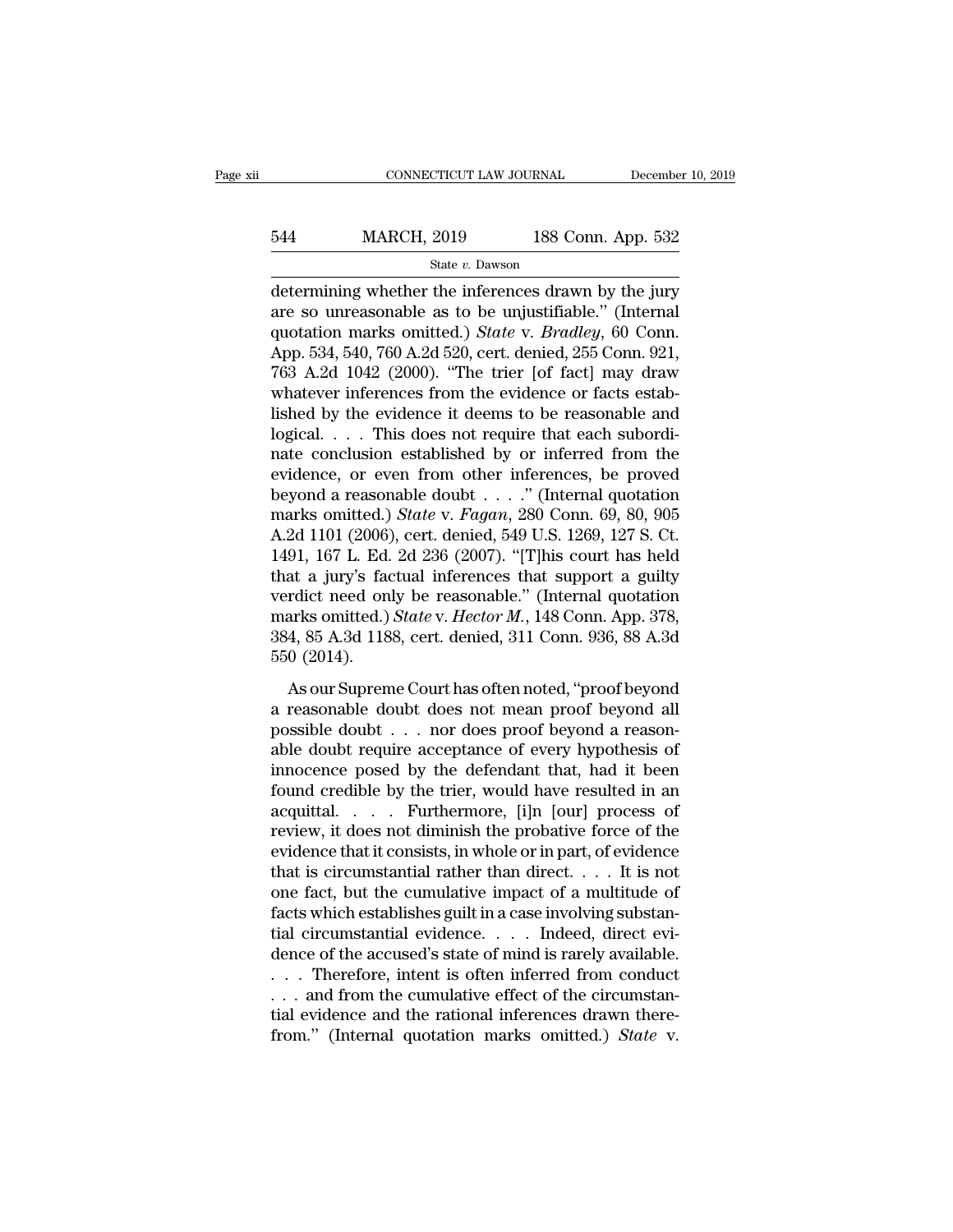State *v.* Dawson

*Robert S.*, 179 Conn. App. 831, 835–36, 181 A.3d 568, cert. denied, 328 Conn. 933, 183 A.3d 1174 (2018), citing *State* v. *Fagan*, supra, 280 Conn. 79–81.

In the present case, there is no dispute that the defendant did not have the gun on his person at the time Lipeika discovered it in the courtyard of Washington Village on August 10, 2014, and that he was not in exclusive possession of the courtyard where Lipeika found the gun. The state, therefore, was required to establish that the defendant was in constructive possession of the gun. To prove constructive possession under § 53a-217c (a) (1), the state had to present evidence beyond a reasonable doubt that the defendant had knowledge of the gun and intended to exercise dominion or control over it. See *State* v. *Hernandez*, 254 Conn. 659, 669, 759 A.2d 79 (2000); *State* v. *Davis*, 84 Conn. App. 505, 510, 854 A.2d 67, cert. denied, 271 Conn. 922, 859 A.2d 581 (2004). The defendant argues on appeal that although the gun was found near him and his DNA was found on it, his proximity to it and the presence of his DNA on the gun and ammunition are not sufficient evidence to prove that he had knowledge of the gun, knew of its presence or exercised dominion or control over it. In particular, the defendant argues that the presence of his DNA on the gun merely means that at some unknown time and under unknown circumstances his DNA was transferred to the gun, but that is insufficient to support a finding that he knew of the gun's presence.

The state acknowledges that because the defendant was not in exclusive control of the courtyard, the jury could not infer properly from that circumstance that the defendant knew of the gun's presence without incriminating statements or other circumstances to buttress the inference. See *State* v. *Butler*, 296 Conn. 62, 78, 993 A.2d 970 (2010). The state, however, contends that there were four circumstances that established a

These pages (188 Conn. App. 545 and 546) are in replacement of the same numbered NOTE: These pages (188 Conn. App. 545 and 546) are in replacement of the same numbered pages that appear in the Connecticut Law Journal of 19 March 2019. pages that appear in the Connecticut Law Journal of 19 March 2019.NOTE: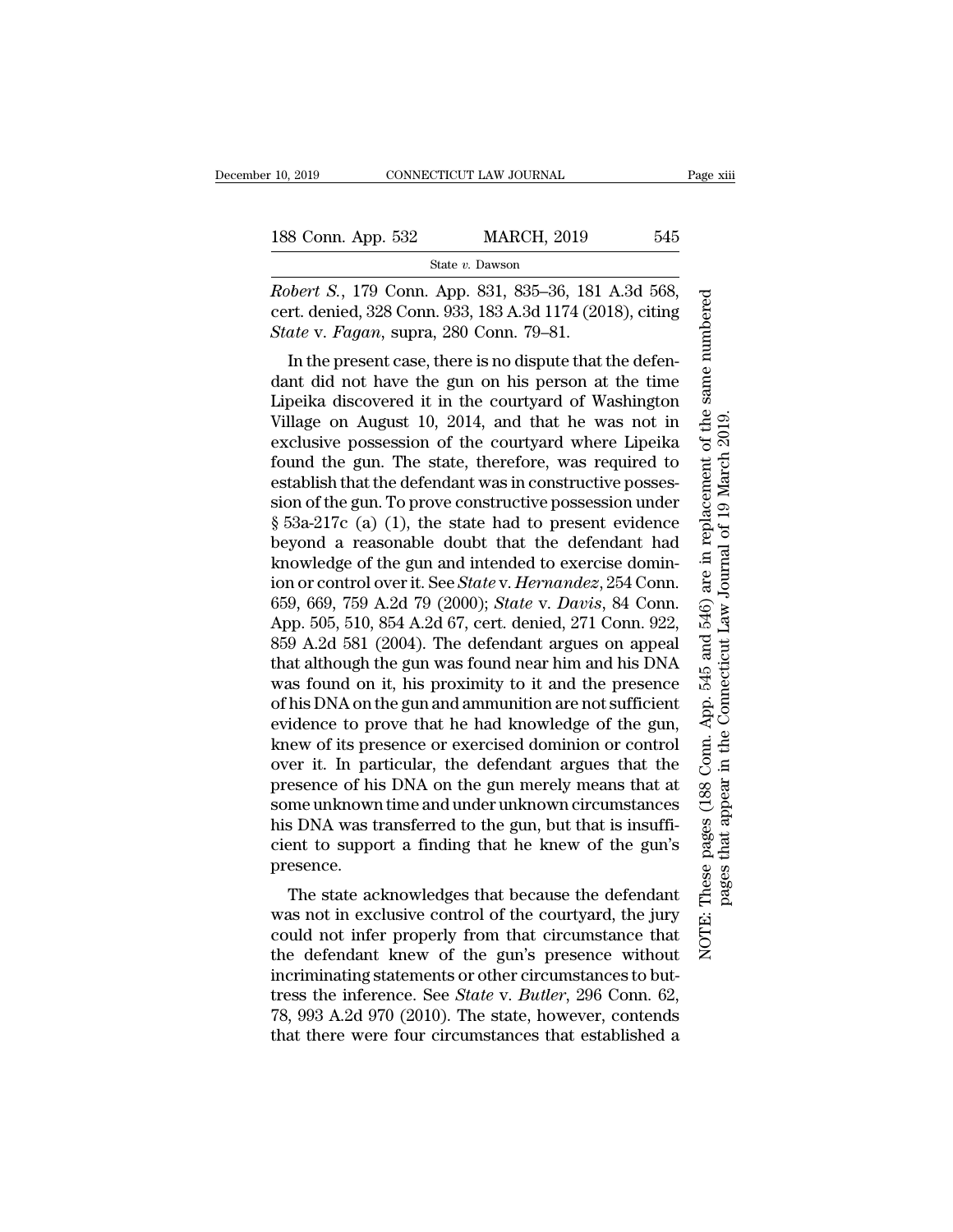| 546 | <b>MARCH, 2019</b> | 188 Conn. App. 532 |
|-----|--------------------|--------------------|
|     | State v. Dawson    |                    |

nexus between the defendant and the gun and permitted the jury reasonably to infer that the defendant knew of the gun's presence, that he was in a position to exercise dominion or control over it, and that he intended to do so. See *State* v. *Hill*, supra, 201 Conn. 516. We agree with the state.

First, the state notes that the gun was found in plain view and appeared to have been placed near the bushes recently. The jury, therefore, reasonably could have inferred that the person who put the gun near the bushes did not abandon it and leave the courtyard but, instead, was one of the six individuals in the courtyard when the officers arrived. In response, the defendant argues that the gun was not in plain view because Lipeika needed a flashlight to see it.13 The defendant's argument lacks merit. The police were patrolling the courtyard pursuant to the department's agreement with the housing authority. The officers needed artificial light both to be seen as they approached the courtyard and to see what was in the courtyard. The gun was lying on a wall in a public space, and it was dark. The gun was in the open and uncovered, and, therefore, it was in plain view. It clearly would have been visible in daylight. Under the circumstances, there is no difference between Lipeika's using a flashlight and turning on a light in a dark room. Furthermore, the state's argument is not that the location of the gun is evidence that the defendant saw it there. Instead, the state's argument is

<sup>&</sup>lt;sup>13</sup> Most often, plain view, or the plain view doctrine, arises in the context of a fourth amendment illegal search and seizure claim, which is not present in this case. The defendant has not claimed that he had a reasonable expectation of privacy in the courtyard. ''The plain view doctrine is based upon the premise that the police need not ignore incriminating evidence in plain view while they are . . . entitled to be in a position to view the items seized.'' (Internal quotation marks omitted.) *State* v. *Arokium*, 143 Conn. App. 419, 433, 71 A.3d 569, cert. denied, 310 Conn. 904, 75 A.3d 31 (2013); see also *Coolidge* v. *New Hampshire*, 403 U.S. 443, 464–73, 91 S. Ct. 2022, 29 L. Ed. 2d 564 (1971); *State* v. *Ruth*, 181 Conn. 187, 193, 435 A.2d 3 (1980).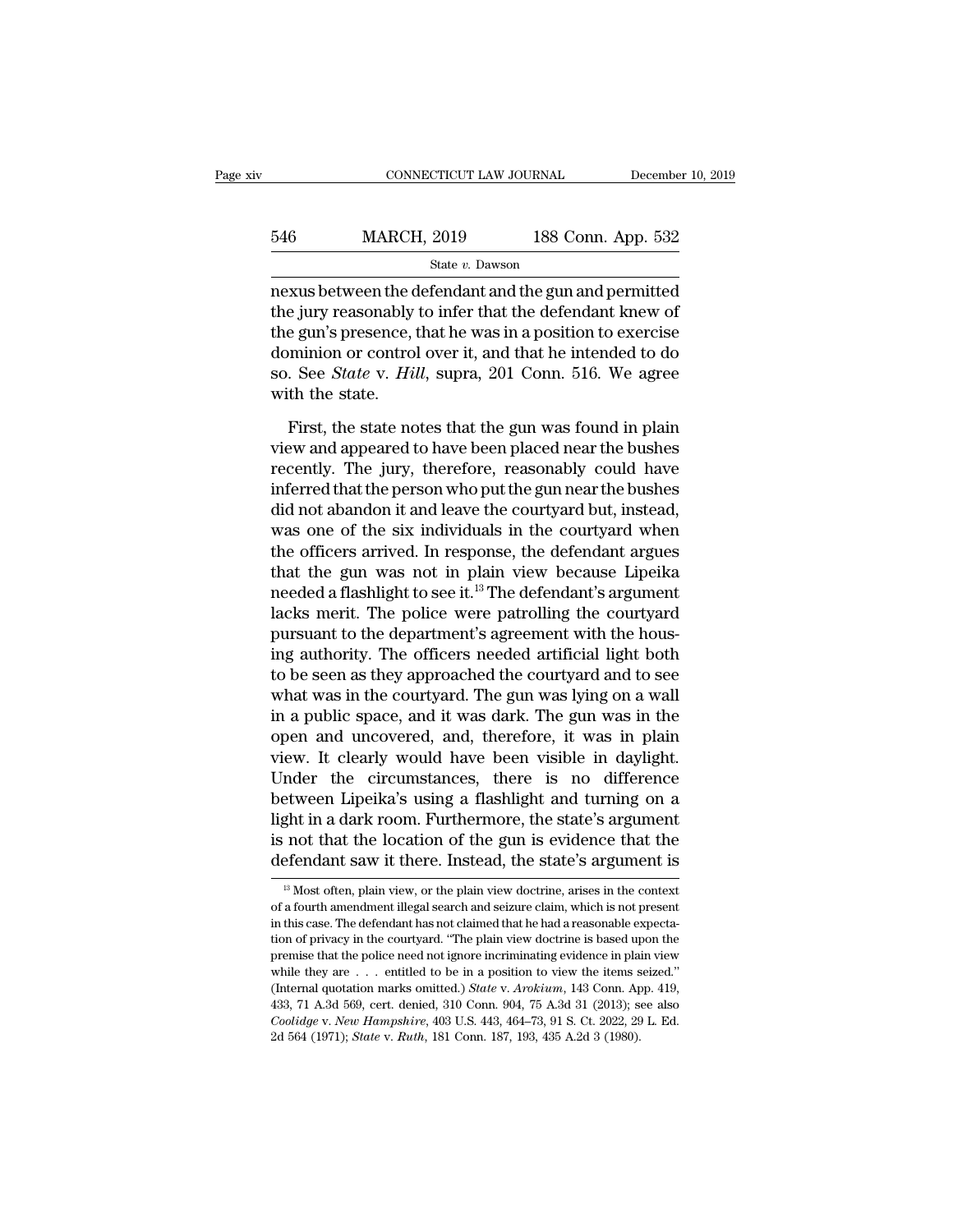| 188 Conn. App. 532 | <b>MARCH, 2019</b> | 547 |
|--------------------|--------------------|-----|
|                    |                    |     |

that the location of the uncovered gun near the bushes close to the defendant supports the inference that the defendant had placed the gun there. Thus, the lighting conditions at the time were immaterial.

Second, the state points out that Lipeika was shining his flashlight when the officers walked through the alley into the courtyard. In his statement to the police, Jackson stated that someone saw the light and called out ''police,'' causing individuals in the courtyard to look up. According to Lipeika, when individuals who have a gun in their possession become aware of a police presence, they try to ''discard . . . or stash'' the gun so that they will not be detected with it. The state, therefore, argues that it was reasonable for the jury to infer that the defendant quickly put the gun on the wall near the bushes to avoid being found with it.

Third, the state cites Lipeika's testimony that, when individuals with a gun seek to ''discard . . . or stash'' it, they put the gun in a place close enough to be ''accessible'' to them. In this instance, the gun was four to five feet from the defendant, who was sitting at a picnic table near the bushes.

Fourth, the defendant was the only person at the picnic table who could not be eliminated as a contributor to the DNA profile found on the gun and ammunition. The chance that a random individual, someone other than the defendant, could have contributed to the DNA was one in 1.5 million in the African-American population. On the basis of these four circumstances, the state argues that the jury reasonably could have inferred that the defendant knew of the gun's presence and could have exercised dominion or control over it, and intended to do so. Although none of the factors alone is direct evidence of the defendant's knowledge of the gun's presence or his intent to possess it, the cumulative force of the circumstantial evidence was These pages (188 Conn. App. 547 and 548) are in replacement of the same numbered NOTE: These pages (188 Conn. App. 547 and 548) are in replacement of the same numbered pages that appear in the Connecticut Law Journal of 19 March 2019. pages that appear in the Connecticut Law Journal of 19 March 2019.NOTE: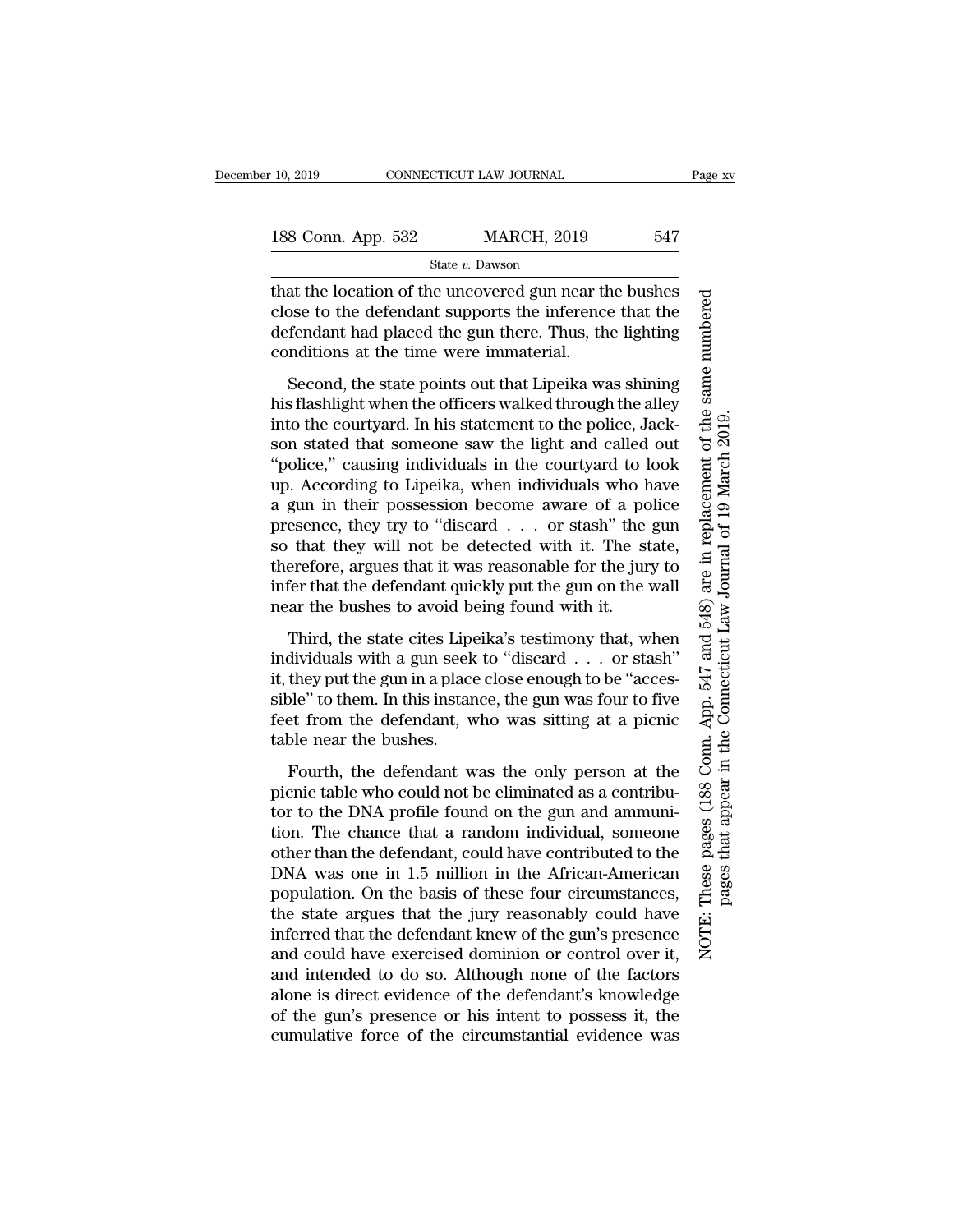| <b>MARCH, 2019</b><br>548 |  |                    | 188 Conn. App. 532 |
|---------------------------|--|--------------------|--------------------|
|                           |  | State $v$ . Dawson |                    |

sufficient for the jury reasonably to infer that the defendant knew of the gun and was in constructive possession of it. ''Where a group of facts [is] relied upon for proof of an element of the crime it is [the] cumulative impact [of those facts] that is to be weighed in deciding whether the standard of proof beyond a reasonable doubt has been met and each individual fact need not be proved in accordance with that standard.'' (Internal quotation marks omitted.) *State* v. *McDonough*, 205 Conn. 352, 355, 533 A.2d 857 (1987), cert. denied, 485 U.S. 906, 108 S. Ct. 1079, 99 L. Ed. 2d 238 (1988). Evidence of the defendant's DNA on the gun and ammunition, plus his proximity to the gun, leads to a reasonable inference that the defendant once had the gun on his person and intended to do so again when the police left the courtyard.

The defendant argues, citing *State* v. *Payne*, 186 Conn. 179, 440 A.2d 280 (1982), that the state cannot rely on the DNA evidence alone to prove that he knew of the gun's presence on the wall near the bushes. He compares the presence of DNA on the gun to fingerprints found on a vehicle in *Payne*. ''[A] conviction may not stand on fingerprint evidence alone unless the prints were found under such circumstances that they could have only been impressed at the time the crime was perpetrated.'' Id., 182. In *Payne*, the defendant's fingerprints were found on the driver's door of a motor vehicle in which the victim had been restrained. Id., 181. The victim was unable to identify the defendant in a photographic array or at trial. Id. Our Supreme Court reversed the defendant's conviction because ''[t]he evidence in the present case does not reasonably exclude the hypothesis that the defendant's fingerprints were placed on the car at a time other than during the perpetration of the crime.'' Id., 184; see also *State* v. *Mayell*, 163 Conn. 419, 426, 311 A.2d 60 (1972) (where defendant was regularly employed to drive vehicle and rightfully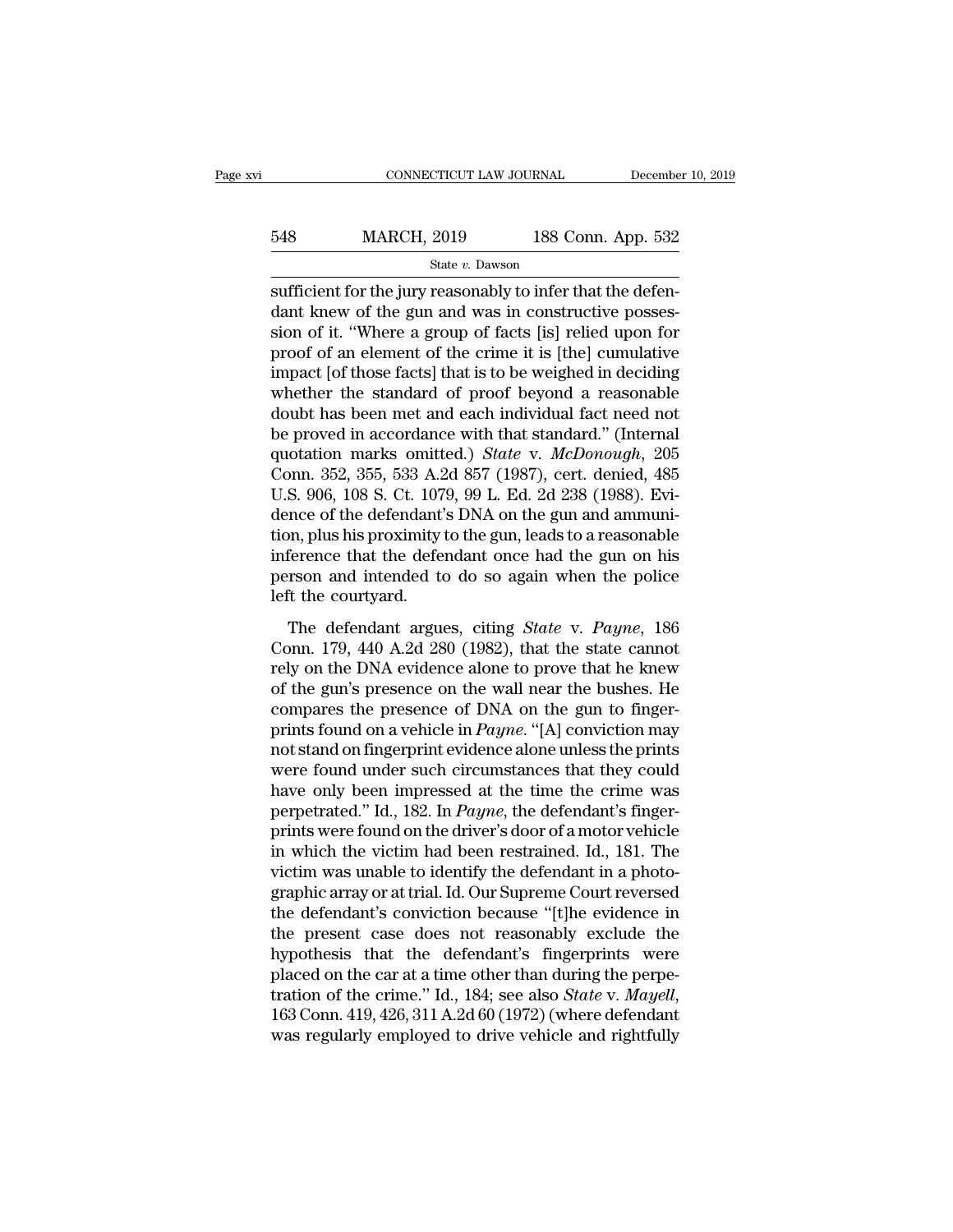### State *v.* Dawson

in it six hours before crime defendant's fingerprints on rearview mirror of abandoned vehicle were of no moment unless circumstances were such that fingerprints only could have been impressed at time of crime).

The facts of the present case, however, are distinguishable from both *Payne* and *Mayell*. Here, the defendant not only was at the scene at the time the gun was found, but he also was in close proximity to it. Others were in close proximity to the gun too, but the defendant was the only one of them who was a contributor to the DNA obtained from the surface of the gun or the ammunition, or both.

The defendant also argues that the DNA evidence is insufficient due to ''the questionable reliability of a sample containing only 70 picograms of DNA, when the ideal amount is 1000 picograms of DNA.'' The defendant did not object to the admission of the DNA evidence at trial, but cites Russell's testimony regarding problems that are inherent in testing small samples of DNA. Despite the small sampling, however, Russell testified that she was able to analyze the DNA from the gun, and that she obtained scientifically viable and accurate results that revealed a high likelihood that the defendant was a contributor to the sample. Her findings were reviewed by a forensic science examiner in the laboratory and no problems were identified. Defense counsel vigorously cross-examined Russell. Although the burden was on the state to prove its case, the defendant presented no evidence to contradict Russell's testimony regarding the accuracy of her analysis.14

These pages (188 Conn. App. 549 and 550) are in replacement of the same numbered NOTE: These pages (188 Conn. App. 549 and 550) are in replacement of the same numbered pages that appear in the Connecticut Law Journal of 19 March 2019. pages that appear in the Connecticut Law Journal of 19 March 2019.NOTE:

<sup>&</sup>lt;sup>14</sup> Following oral argument in this court, defense counsel submitted a letter pursuant to Practice Book § 67-10, in which she brought the case of *State* v. *Skipper*, 228 Conn. 610, 613–24, 637 A.2d 1101 (1994), to our attention, claiming that the case was pertinent to the state's argument regarding the manner in which the defendant's DNA came in contact with the gun. *Skipper* concerned the determination of paternity. The statistical probability of paternity at issue is distinguishable from the present case in that the probability of paternity was calculated from DNA evidence on the fifty-fifty assumption that intercourse had occurred.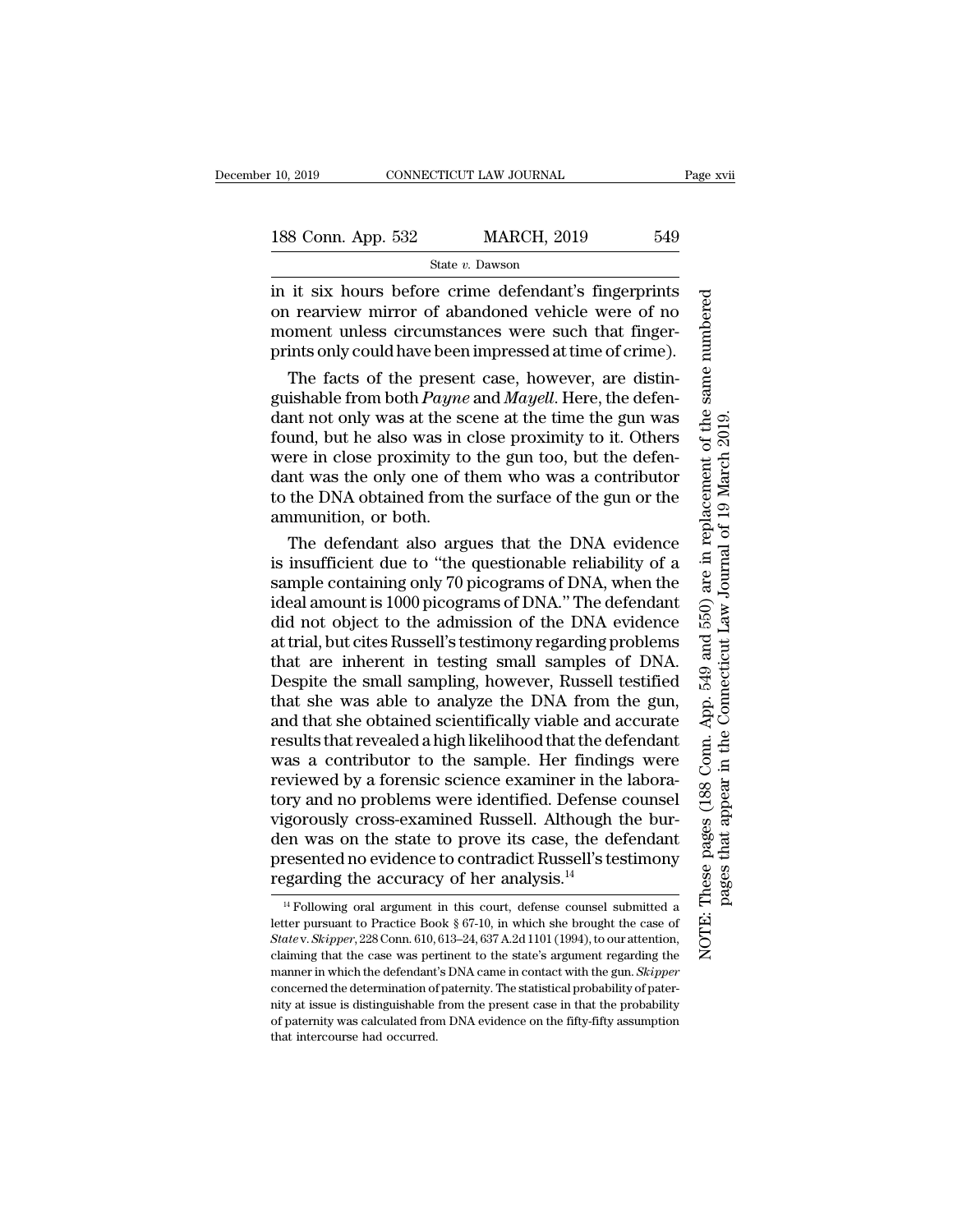## 550 MARCH, 2019 188 Conn. App. 532 State *v.* Dawson

The defendant's claim is not that Russell's testimony regarding the results of her DNA analysis was improperly admitted. The evidence, therefore, properly was before the jury to be considered along with the other evidence. The size of the sample went to the weight of the evidence, not its admissibility. ''It is axiomatic that it is the jury's role as the sole trier of the facts to weigh the conflicting evidence and to determine the credibility of witnesses. . . . It is the right and duty of the jury to determine whether to accept or to reject the testimony of a witness . . . and what weight, if any, to lend to the testimony of a witness and the evidence presented at trial.'' (Internal quotation marks omitted.) *State* v. *Osbourne*, 138 Conn. App. 518, 533–34, 53 A.3d 284, cert. denied, 307 Conn. 937, 56 A.3d 716 (2012). The essence of the defendant's argument is that this court should override the inferences drawn by the jury. This we may not, and will not, do. See *State* v. *Davis*, 160 Conn. App. 251, 265–66, 124 A.3d 966 (court on appeal does not sit as seventh juror), cert. denied, 320 Conn. 901, 127 A.3d 185 (2015).

The defendant also claims that even if the state produced sufficient evidence that he knew of the gun's presence, it failed to adduce any evidence of his intent to exercise dominion or control of the gun. ''The phrase 'to exercise dominion or control' as commonly used contemplates a continuing relationship between the controlling entity and the object being controlled. Webster's Third New International Dictionary defines the noun 'control' as the 'power or authority to guide or manage.' The essence of exercising control is not the manifestation of an act of control but instead *it is the act of being in a position of control coupled with the requisite mental intent*. In our criminal statutes involving possession, this control must be exercised intentionally and with knowledge of the character of the controlled object.'' (Emphasis added.) *State* v. *Hill*, supra, 201 Conn. 516.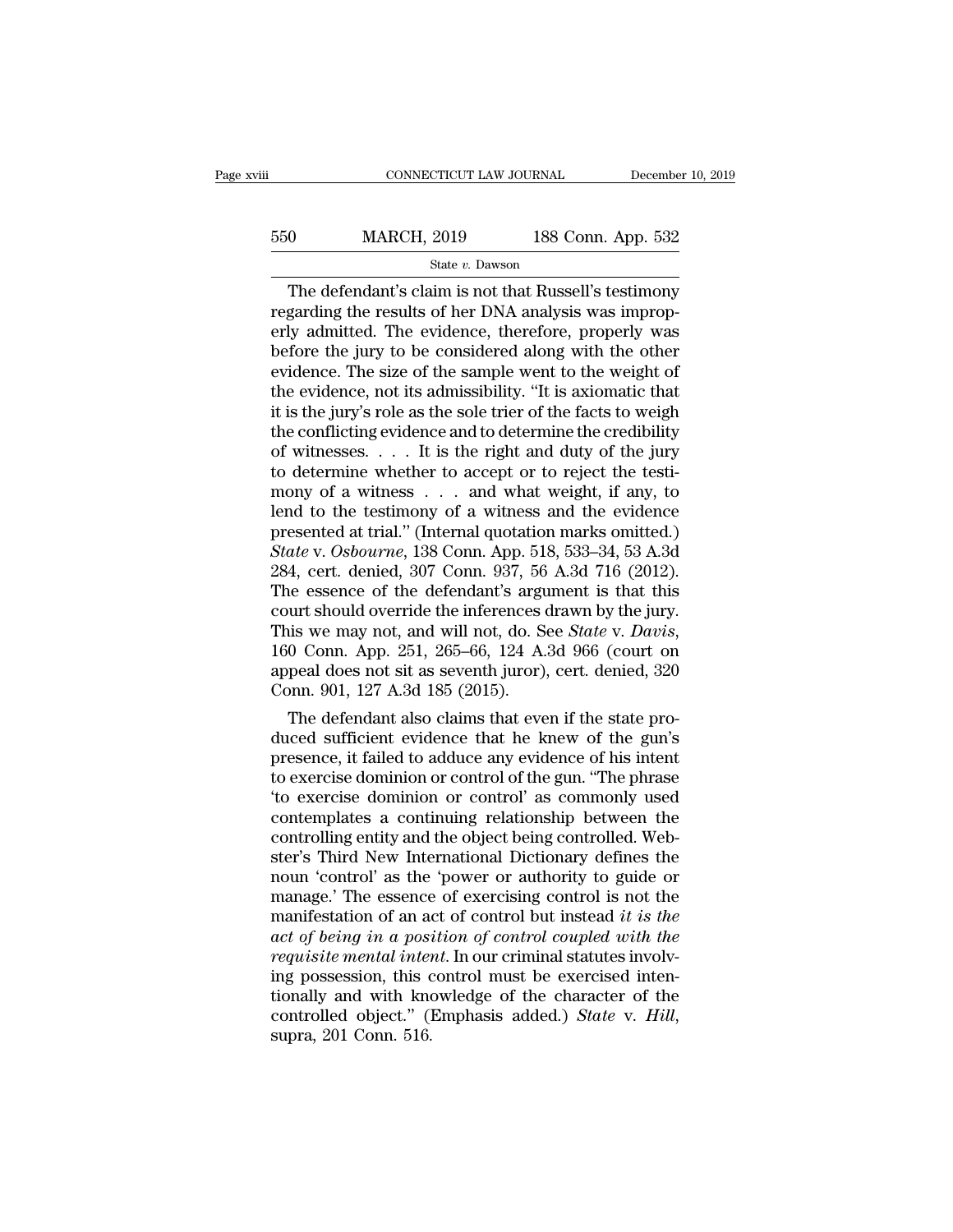The defendant relies on the federal case of *United States* v. *Beverly*, 750 F.2d 34 (6th Cir. 1984), to support his claim of insufficient evidence of control. Although *Beverly* also concerned constructive possession of a firearm by a convicted felon, the facts of that case are distinguishable. In the present case, a police officer found the gun in plain sight in a public space in close proximity to the defendant. In *Beverly*, a police officer executed a search warrant at the apartment of a third party. Id., 35. When the officer entered the apartment, he found two men in the kitchen, one of whom was Herbert Collins Beverly, the defendant in that case. Id. The officer instructed the men to place their hands on the wall while he patted them down. Id. As he was conducting the pat down, the officer noticed a waste basket between the two men, and that it contained two guns. Id. The guns later were examined in the state police crime laboratory, where one identifiable, latent fingerprint was discovered on one of the guns. Id. The fingerprint belonged to Beverly. Id. He was charged with violation of 18 U.S.C. § 922 (h) (1) (1982), which prohibits ''the receipt by a convicted felon of a weapon that has been shipped in interstate commerce.'' Id. At the close of the government's case, Beverly moved for a judgment of acquittal, arguing that the evidence demonstrated that he must have touched the gun at some point, but that it did not establish that he had received the gun within the meaning of the statute. Id. The trial court denied the motion. Id.

On appeal, the United States Court of Appeals for the Sixth Circuit reversed the judgment of conviction. Id. At trial, the government had relied on the testimony of the officer who found the gun and the fingerprint expert. Id., 36. It argued that before the search warrant was executed, Beverly had ''received the gun within the meaning of [§] 922 because he exercise[d] control over'' it. (Emphasis omitted; internal quotation marks omitted.) Id. The government argued that it, therefore,

NOTE: These pages (188 Conn. App. 551 and 552) are in replacement of the same numbered

NOTE:

These pages (188 Conn. App. 551 and 552) are in replacement of the same numbered

pages that appear in the Connecticut Law Journal of 19 March 2019.

pages that appear in the Connecticut Law Journal of 19 March 2019.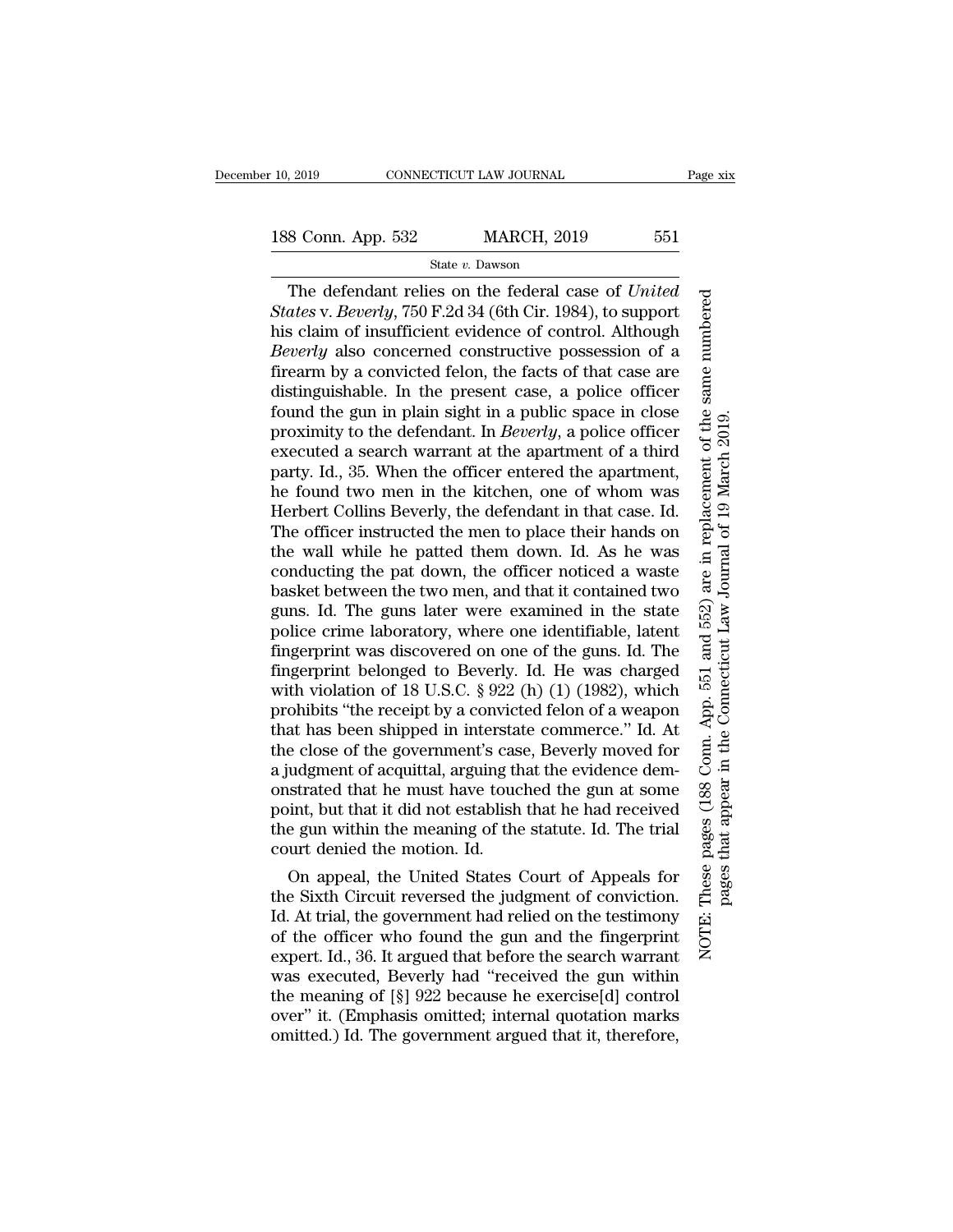| <b>MARCH, 2019</b><br>552 |                 | 188 Conn. App. 532 |  |
|---------------------------|-----------------|--------------------|--|
|                           | State v. Dawson |                    |  |

was entitled to prove Beverly received the gun by inference of his constructive possession. Id. The Court of Appeals disagreed, concluding that the evidence did not prove that Beverly was in constructive possession of the gun because the government had not proven that (1) Beverly had indirect control of the kitchen, waste basket, or gun; (2) Beverly was in direct control of any of them; and (3) he was in constructive possession of the gun. Id., 38. The evidence established only that Beverly was one of two men standing on either side of a waste basket in the kitchen, that the waste basket contained two guns, and that, at some time, he had touched one of the guns. Id. The Court of Appeals, therefore, reversed Beverly's conviction. Id. ''Presence alone near a gun . . . does not show the requisite knowledge, power, or intention to exercise control over the gun to prove constructive possession.'' (Emphasis omitted; internal quotation marks omitted.) *United States* v. *Arnold*, 486 F.3d 177, 183 (6th Cir. 2007), cert. denied, 552 U.S. 1103, 128 S. Ct. 871, 169 L. Ed. 2d 736 (2008).

More than twenty years later, the United States Court of Appeals for the Sixth Circuit, sitting en banc, limited the scope of *Beverly*. See id., 183–84. ''As an en banc court, we have subsequently distinguished *Beverly* as a proximity-only case without any evidence connect[ing] the gun to the defendant. [Id., 184]. We filled the evidentiary gap in *Arnold* with statements by the victim connecting the gun to the defendant. [Id., 184–85].'' (Internal quotation marks omitted.) *United States* v. *Vichitvongsa*, 819 F.3d 260, 276 (6th Cir.), cert. denied, U.S. , 137 S. Ct. 79, 196 L. Ed. 2d 70 (2016).<sup>15</sup>

<sup>&</sup>lt;sup>15</sup> In *Arnold*, the victim stated to a 911 operator and responding police that the defendant had a gun. *United States* v. *Arnold*, supra, 486 F.3d 179–80. In *Vichitvongsa*, the defendant made telephone calls from jail in which he stated that he had been pulled over and the police caught him with a gun that he referred to as "[t]he Smitty" and "my burner," which are common references to handguns. (Emphasis omitted; internal quotation marks omitted.) *United States* v. *Vichitvongsa*, supra, 819 F.3d 276.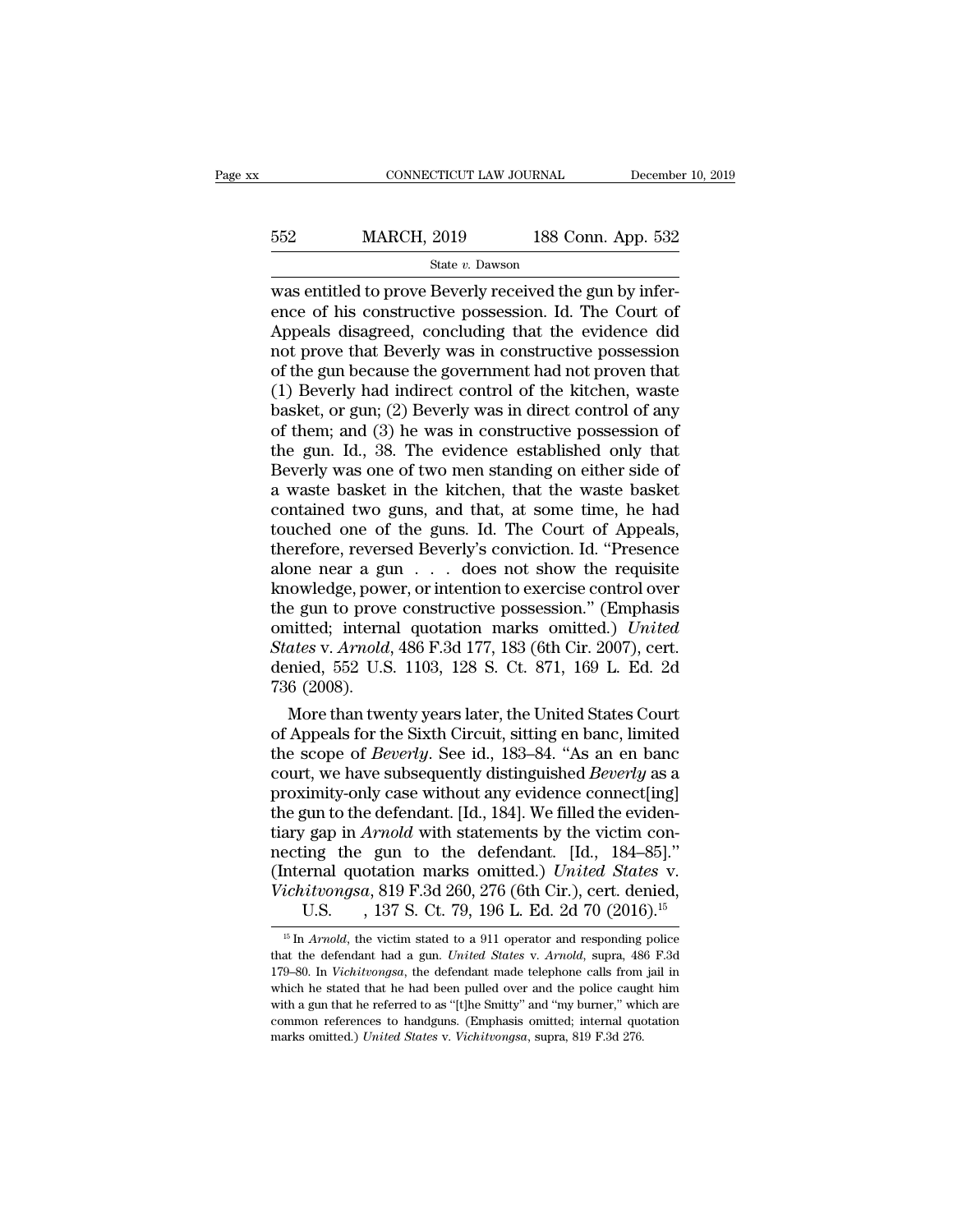''While the Government is not required to prove exclusive possession, constructive possession may not be shown merely by introducing evidence of proximity.'' *United States* v. *Lynch*, 459 Fed. Appx. 147, 151 (3d Cir. 2012). In *Lynch*, the defendant was a convicted felon on parole who was not permitted to possess a firearm. Id., 148. The defendant's parole officer became aware that the defendant had violated the terms of his parole. Id., 148–49. During a permissible warrantless search of the defendant's home; id., 149–50; police found a pistol in the top drawer of a dresser in his bedroom, concealed beneath the defendant's clothing. Id., 149. ''A DNA test conducted on a swab from the handle of the firearm revealed a mixture of profiles from which [the defendant's] profile could not be excluded.'' Id. At trial, the defendant stipulated that he had been convicted of a felony. Id., 150. A jury found the defendant guilty of felony possession of a firearm. Id., 148. On appeal, the defendant argued that there was insufficient evidence that he knowingly possessed the firearm. Id., 151. In support of his position, he cited *Beverly*. The United States Court of Appeals for the Third Circuit distinguished *Beverly* in that the gun was found in a dresser drawer in the defendant's home, not the kitchen of a third person. Id. The court stated that it was not bound to follow *Beverly*, and that although *Beverly* might mitigate the importance of the DNA evidence, there was other evidence tending to show the defendant's constructive possession of the gun. Id.

In the present case, there is evidence of the defendant's proximity to the gun, which provided a DNA profile from which, among those present, only the defendant could not be excluded. There is circumstantial evidence that the gun recently had been placed on the wall near the bushes approximately five feet from the defendant. Lipeika testified that when people in possession of a gun become aware of the presence of NOTE: These pages (188 Conn. App. 553 and 554) are in replacement of the same numbered

NOTE:

These pages (188 Conn. App. 553 and 554) are in replacement of the same numbered

pages that appear in the Connecticut Law Journal of 19 March 2019.

pages that appear in the Connecticut Law Journal of 19 March 2019.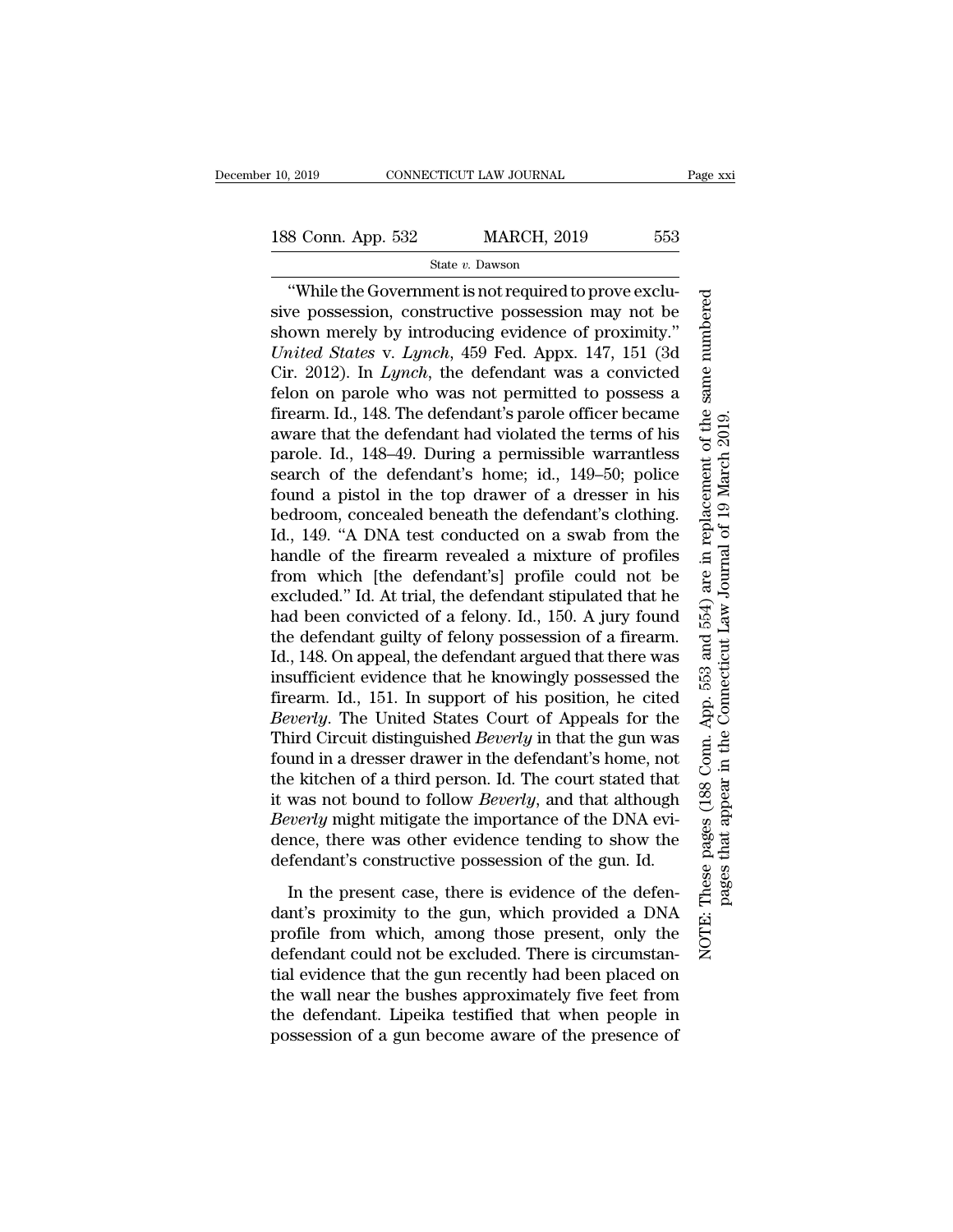| 554 | <b>MARCH, 2019</b> | 188 Conn. App. 532 |  |
|-----|--------------------|--------------------|--|
|     | State $v$ . Dawson |                    |  |

police they discard or ''stash'' it so the gun is not found on their person. The jury, therefore, reasonably could have inferred that the defendant ''stashed'' the gun but remained in close proximity to it, so that he could exercise control over it, and that he intended to do so.

We acknowledge that the facts of this case presented some subtle issues for the jury and that the case against the defendant is grounded in circumstantial evidence. The jury, however, was fully entitled to rely on the circumstantial evidence in reaching its verdict. ''[T]he jury must find every element proven beyond a reasonable doubt in order to find the defendant guilty of the charged offense, [but] each of the basic and inferred facts underlying those conclusions need not be proved beyond a reasonable doubt. . . . If it is reasonable and logical for the jury to conclude that a basic fact or an inferred fact is true, the jury is permitted to consider the fact proven and may consider it in combination with other proven facts in determining whether the cumulative effect of all the evidence proves the defendant guilty of all the elements of the crime charged beyond a reasonable doubt. . . . Moreover, [w]here a group of facts [is] relied upon for proof of an element of the crime it is [its] *cumulative impact* that is to be weighed in deciding whether the standard of proof beyond a reasonable doubt has been met and each individual fact need not be proved in accordance with that standard....

''Furthermore, [i]t is immaterial to the probative force of the evidence that it consists, in whole or in part, of circumstantial rather than direct evidence.'' (Citations omitted; emphasis in original; internal quotation marks omitted.) *State* v. *Otto*, 305 Conn. 51, 65–66, 43 A.3d 629 (2012). In fact, ''circumstantial evidence may be more certain, satisfying and persuasive than direct evidence.'' (Internal quotation marks omitted.) *State* v. *Sienkiewicz*, 162 Conn. App. 407, 410, 131 A.3d 1222,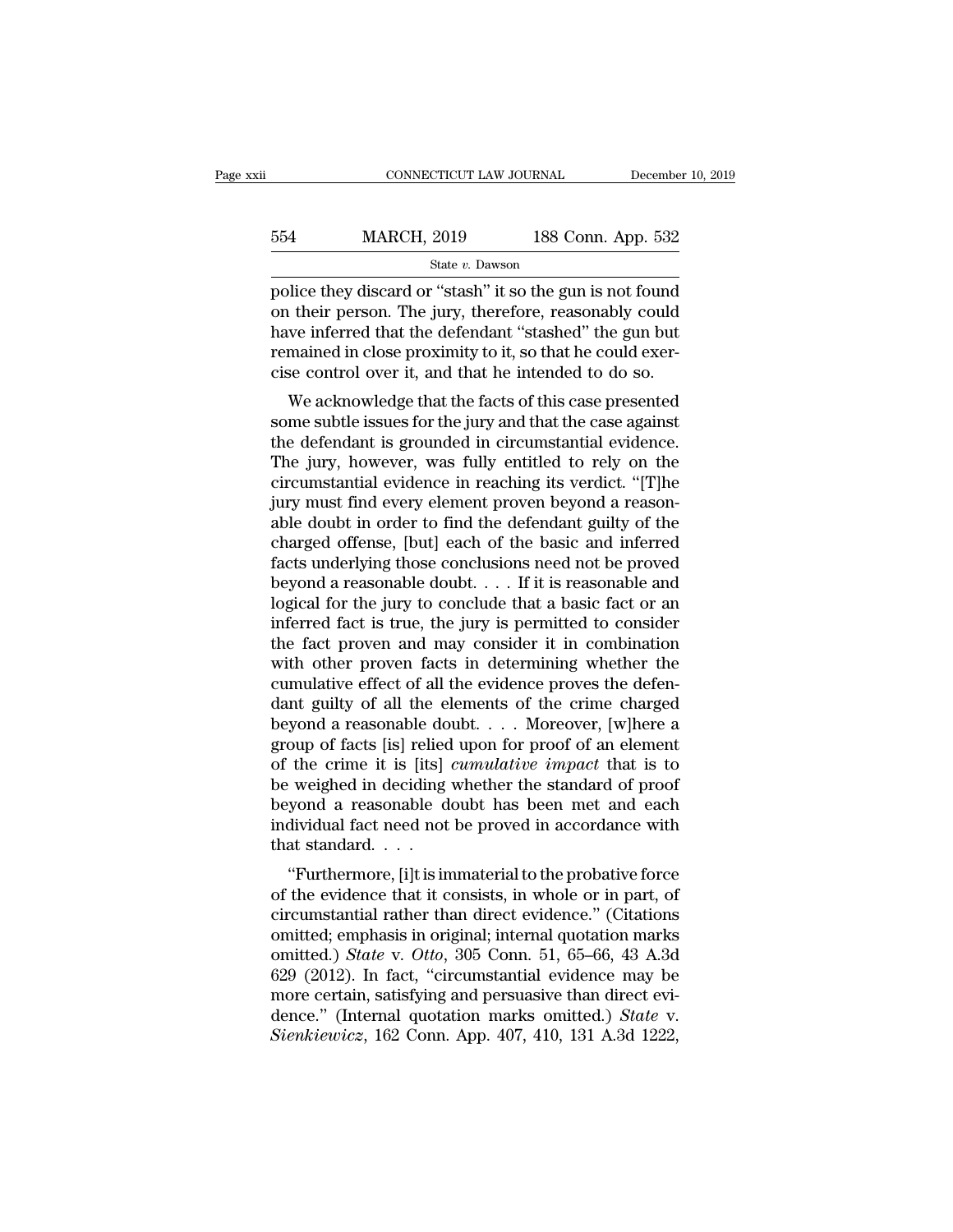# State *v.* Dawson

cert. denied, 320 Conn. 924, 134 A.3d 621 (2016). ''If evidence, whether direct or circumstantial, should convince a jury beyond a reasonable doubt that an accused is guilty, that is all that is required for a conviction.'' (Internal quotation marks omitted.) *State* v. *Jackson*, 257 Conn. 198, 206, 777 A.2d 591 (2001). ''[P]roof beyond a reasonable doubt does not mean proof beyond all possible doubt . . . .'' (Internal quotation marks omitted.) *State* v. *Brown*, 299 Conn. 640, 647, 11 A.3d 663 (2011).

Although the defendant claims that there was insufficient evidence to convict him of constructive possession of the gun, this is not a case in which the state failed to present evidence regarding an element of the crime. This is a case in which the defendant is looking for a different interpretation of the evidence. This court has stated many times that it does ''not sit as the seventh juror when [it] review[s] the sufficiency of the evidence . . . rather, [it] must determine, in the light most favorable to sustaining the verdict, whether the totality of the evidence, including reasonable inferences therefrom, supports the jury's verdict of guilt beyond a reasonable doubt.'' (Internal quotation marks omitted.) *State* v. *Glasper*, 81 Conn. App. 367, 372, 840 A.2d 48, cert. denied, 268 Conn. 913, 845 A.2d 415 (2004). In the present case, the state presented evidence of the defendant's proximity to the gun, which provided a DNA profile from which the defendant could not be excluded. There is circumstantial evidence that the gun recently had been placed on the wall near the bushes. The jury reasonably could have inferred, based on a totality of the evidence, including the DNA evidence and Lipeika's testimony, that the defendant had ''stashed'' it and remained in close proximity to it, so that he could exercise dominion or control over it, if he so intended.

On the basis of our review of the record, we conclude that there was sufficient circumstantial evidence by These pages (188 Conn. App. 555 and 556) are in replacement of the same numbered NOTE: These pages (188 Conn. App. 555 and 556) are in replacement of the same numbered pages that appear in the Connecticut Law Journal of 19 March 2019. pages that appear in the Connecticut Law Journal of 19 March 2019.NOTE: